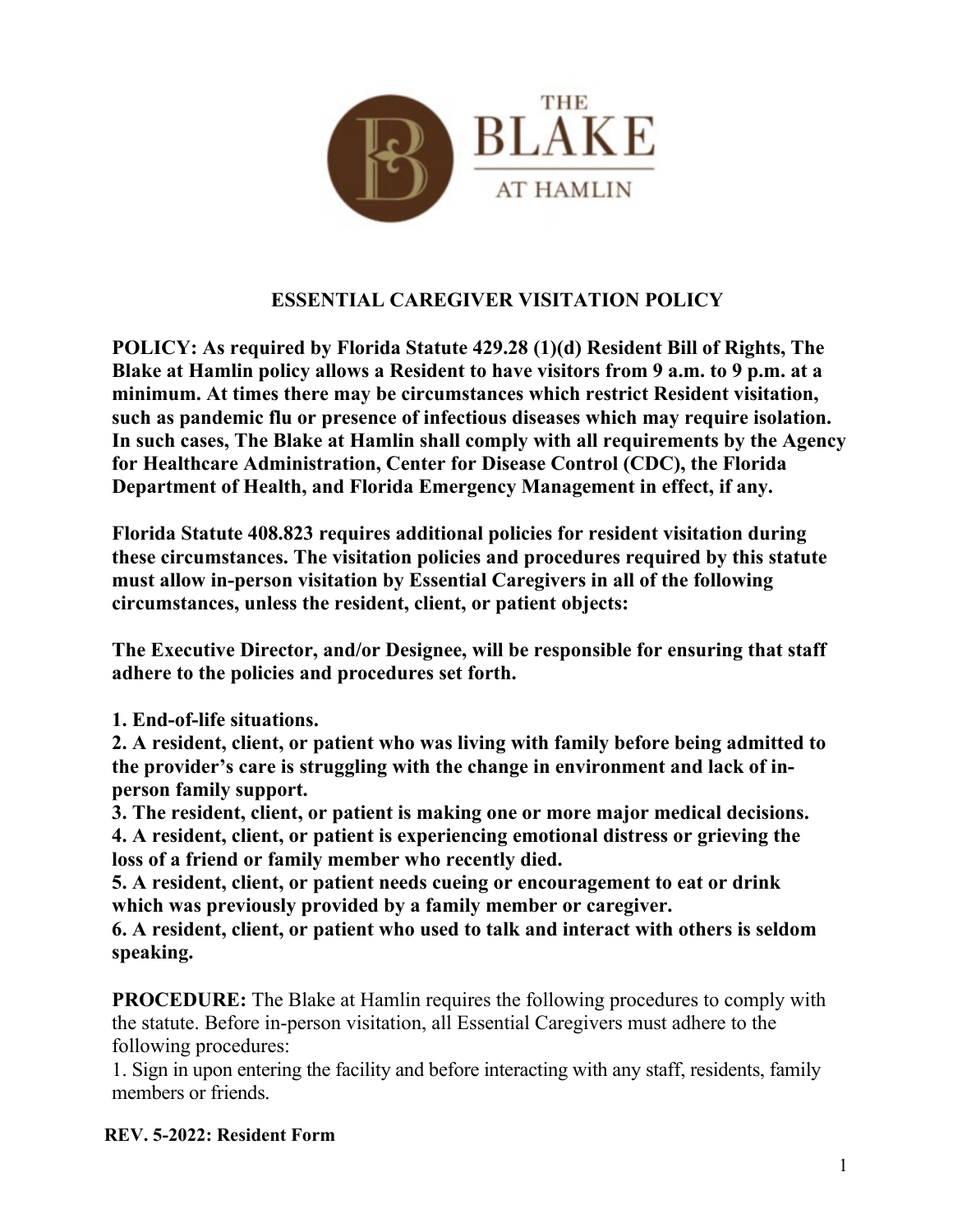2. Comply with the Infection control and education policies for visitors. Infection Control policies may require a visitor to wear Personal Protection Equipment (PPE) including properly wear a face mask and other necessary PPE and perform hand hygiene. Staff will provide directions on the proper use of PPE.

3. The Visitor shall sign this policy acknowledging an understanding of visitation policies. Failure of visitors to adhere to the policy shall result in suspension of in-person visitation. 4. Submit to a Screening which may include temperatures and/or a questionnaire about health status.

5. Visitation hours will be 9 a.m. to 9 p.m. as per FS 429.28 (1)(d). Any visitation outside of those hours will be considered upon request to the Administrator. During these hours, in-person visitation by the essential caregiver is allowed for at least 2 hours daily in addition to any other visitation authorized by the provider.

6. While minimizing physical contact and social distancing may be encouraged to limit exposure, consensual physical contact between a resident, client, or patient and the visitor is **NOT** prohibited.

7. A resident, client, or patient may designate a visitor who is a family member, friend, guardian, or other individual as an essential caregiver.

8. This section does not require an essential caregiver to provide necessary care to a resident, client, or patient of a provider, and providers may not require an essential caregiver to provide such care.

The Blake at Hamlin takes our commitment to the wellbeing of our Residents seriously, and this includes a resident's right to visitation with their family. If you or your loved one have been met with resistance from a hospital, hospice, or long-term care facility, when attempting to visit with loved ones, you may file a complaint with the Agency for Healthcare Administration for further review and action. Submitting this complaint online may assist the Agency in expediting review with the goal of swift resolution. If you prefer to make this complaint via phone, the Agency has established a dedicated phone line for visitation related complaints 888-775-6055. The link to the complaint portal is [HCF Complaint Form | AHCA](https://apps.ahca.myflorida.com/hcfc/)  - [Health Care Facility Complaint Form \(myflorida.com\).](https://apps.ahca.myflorida.com/hcfc/)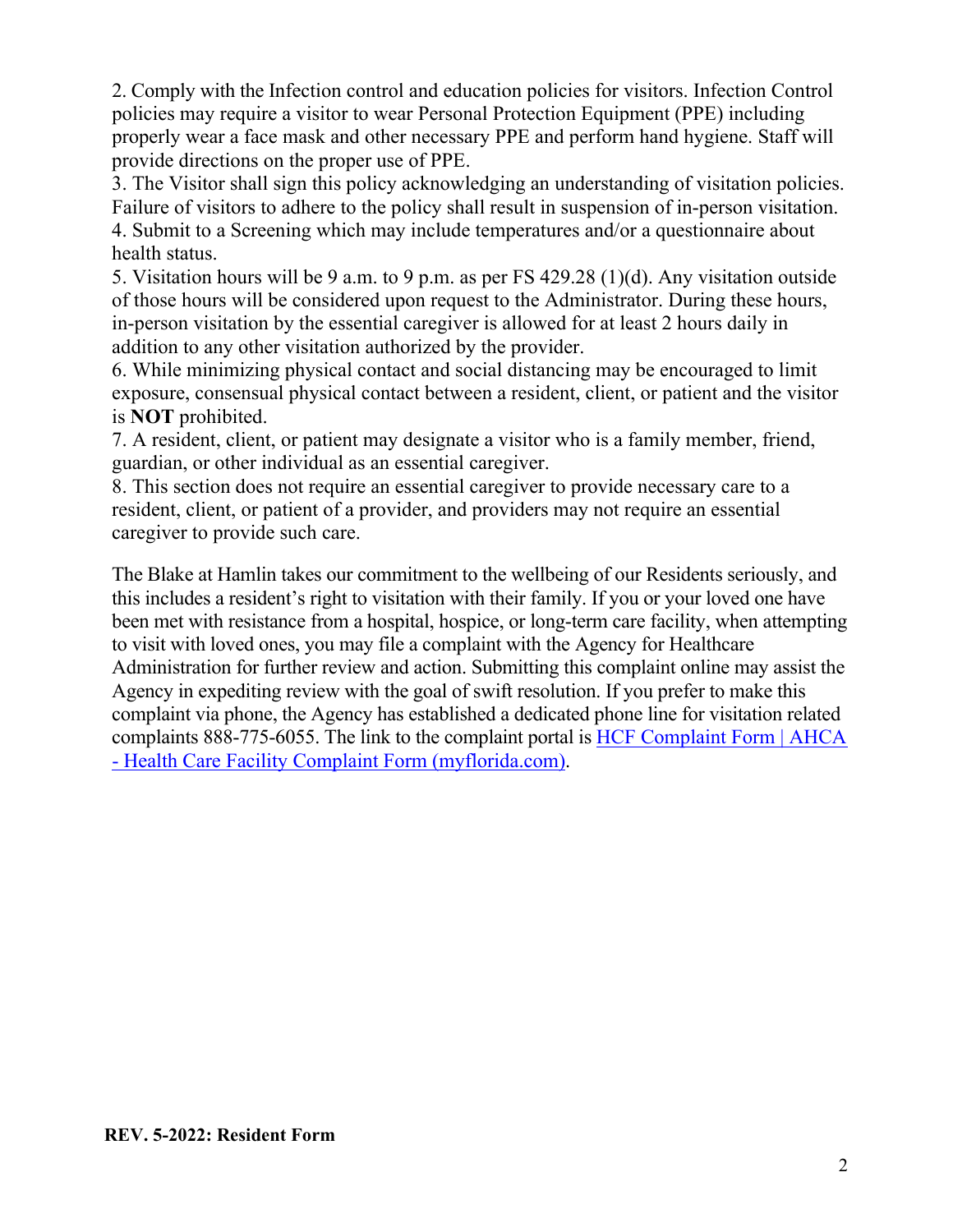

| <b>Policies and Procedures</b><br><b>Assisted Living Communities</b> |                           |                                 |             |
|----------------------------------------------------------------------|---------------------------|---------------------------------|-------------|
| <b>Policy Title: In-Person Visitation for Essential Caregivers</b>   |                           |                                 |             |
| <b>Policy Number:</b>                                                | Effective Date: 5/06/2022 |                                 |             |
| <b>Regulatory Reference: FS 408.823</b>                              |                           | <b>Revision Date: 5/17/2022</b> |             |
|                                                                      |                           | <b>Page Number:</b>             | Page 1 of 1 |

**POLICY: At times there may be circumstances which restrict Resident visitation, such as pandemic flu or presence of infectious diseases that may require isolation. Florida Statute 408.823, the "No Patient Left Alone Act" requires The Blake at Hamlin to implement policy that allows a Resident to have in-person visits by an Essential Caregiver during these circumstances. The Executive Director, and/or Designee, will be responsible for ensuring that staff adhere to the policies and procedures set forth. The visitation policies and procedures required must allow in-person visitation by Essential Caregivers in all of the following circumstances, unless the resident, client, or patient objects:** 

**1. End-of-life situations.** 

**2. A resident, client, or patient who was living with family before being admitted to the provider's care is struggling with the change in environment and lack of in-person family support.** 

**3. The resident, client, or patient is making one or more major medical decisions.** 

**4. A resident, client, or patient is experiencing emotional distress or grieving the loss of a friend or family member who recently died.** 

**5. A resident, client, or patient needs cueing or encouragement to eat or drink which was previously provided by a family member or caregiver.** 

**6. A resident, client, or patient who used to talk and interact with others is seldom speaking. The Blake at Hamlin requires the following procedures to comply with the statute.** 

## **PROCEDURES: Before in-person visitation, all Essential Caregivers must adhere to the following procedures:**

1. Sign in upon entering the facility and before interacting with any staff, residents, family members or friends.

2. Comply with the Infection control and education policies for visitors. Infection Control policies may require a visitor to wear Personal Protection Equipment (PPE) including properly